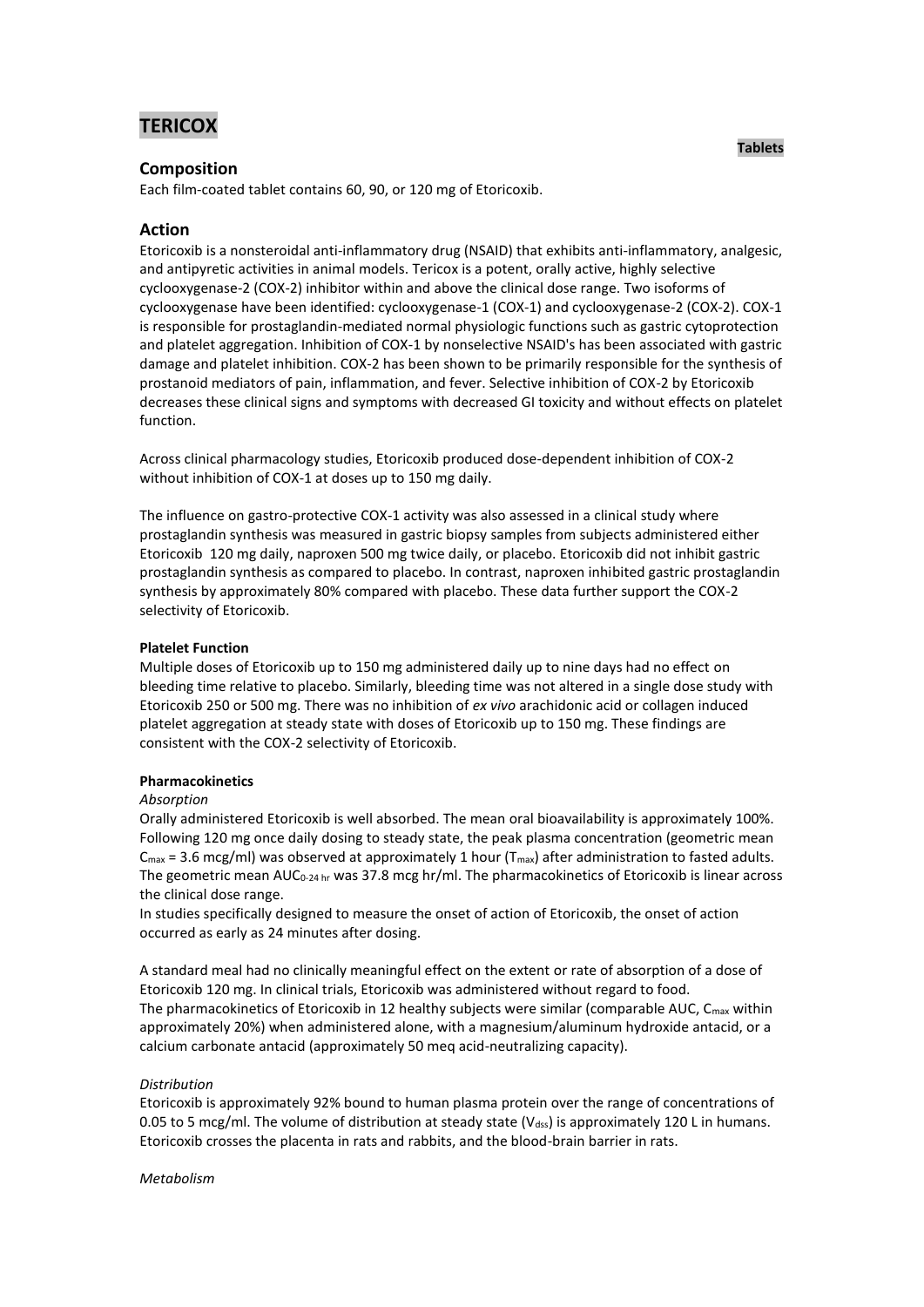Etoricoxib is extensively metabolized with <1% of a dose recovered in urine as the parent drug. Cytochrome P450 (CYP) enzymes catalyze the major route of metabolism to form the 6' hydroxymethyl derivative.

Five metabolites have been identified in man. The principal metabolite is the 6'-carboxylic acid derivative of Etoricoxib formed by further oxidation of the 6'-hydroxymethyl derivative. These principal metabolites either demonstrate no measurable activity or are only weakly active as COX-2 inhibitors. None of these metabolites inhibits COX-1.

# *Elimination*

Following administration of a single 25 mg radiolabeled intravenous dose of Etoricoxib to healthy subjects, 70% of radioactivity was recovered in urine and 20% in faeces, mostly as metabolites. Less than 2% was recovered as unchanged drug.

Elimination of Etoricoxib occurs almost exclusively through metabolism followed by renal excretion. Steady state concentrations of Etoricoxib are reached within seven days of once daily administration of 120 mg, with an accumulation ratio of approximately 2, corresponding to an accumulation half-life of approximately 22 hours. The plasma clearance is estimated to be approximately 50 ml/min.

# **Characteristics in Patients**

*Gender*

The pharmacokinetics of Etoricoxib is similar between men and women.

### *Elderly*

Pharmacokinetics in the elderly (65 years of age and older) are similar to those in the young. No dosage adjustment is necessary for elderly patients.

#### *Race*

There is no clinically important effect of race on the pharmacokinetics of Etoricoxib.

### *Hepatic Insufficiency*

Patients with mild hepatic insufficiency (Child-Pugh score 5-6) administered Etoricoxib 60 mg once daily had an approximately 16% higher mean AUC as compared to healthy subjects given the same regimen. Patients with moderate hepatic insufficiency (Child-Pugh score 7-9) administered Etoricoxib 60 mg *every other day* had similar mean AUC to the healthy subjects given Etoricoxib 60 mg once daily. There are no clinical or pharmacokinetic data in patients with severe hepatic insufficiency (Child-Pugh score >9). (See Dosage and Administration, *Hepatic Insufficiency.*)

#### *Renal Insufficiency*

The pharmacokinetics of a single dose of Etoricoxib 120 mg in patients with moderate to severe renal insufficiency and patients with end-stage renal disease on hemodialysis were not significantly different from those in healthy subjects. Hemodialysis contributed negligibly to elimination (dialysis clearance approximately 50 ml/min).

### *Paediatric Patients*

The pharmacokinetics of Etoricoxib in paediatric patients (<12 years of age) have not been studied. In a pharmacokinetic study (N=16) conducted in adolescents (aged 12 to 17) the pharmacokinetics in adolescents weighing 40 to 60 kg given Etoricoxib 60 mg once daily and in adolescents >60 kg given Etoricoxib 90 mg once daily were similar to the pharmacokinetics in adults given Etoricoxib 90 mg once daily. Safety and effectiveness of Etoricoxib in paediatric patients have not been established.

### **Indications**

Tericox is indicated for:

- Acute and chronic treatment of the signs and symptoms of osteoarthritis (OA) and rheumatoid arthritis (RA)
- The management of ankylosing spondylitis (AS)
- Treatment of acute gouty arthritis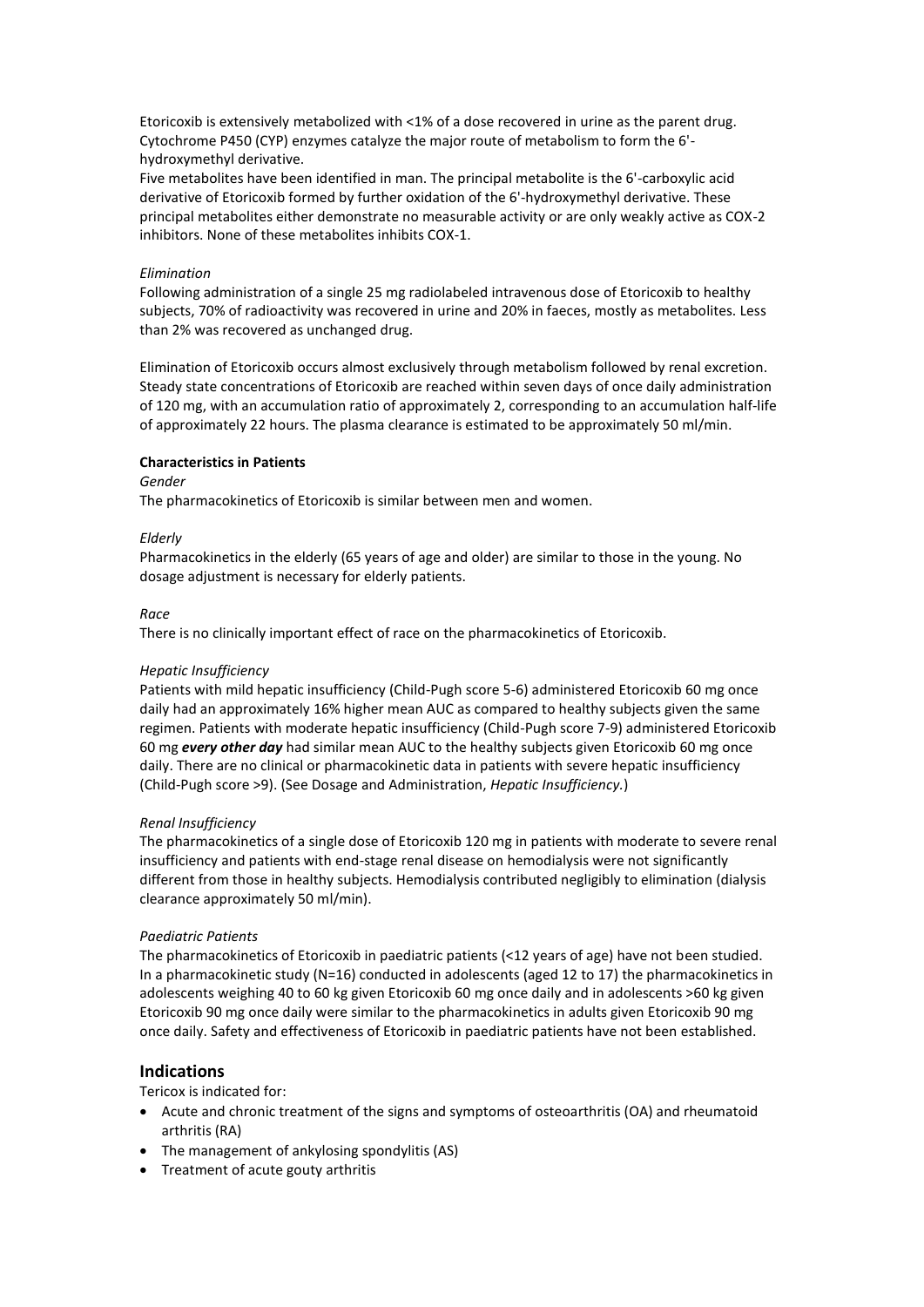- Relief of acute pain
- Relief of chronic musculoskeletal pain

# **Contraindications**

Etoricoxib is contraindicated in patients with:

- Active peptic ulceration or active gastro-intestinal (GI) bleeding.
- Patients who, after taking acetylsalicylic or NSAIDs including COX-2 (cyclooxygenase-2) inhibitors, experience bronchospasm, acute rhinitis, nasal polyps, angioneurotic oedema, urticaria, or allergic-type reactions.
- Pregnancy and lactation.
- Severe hepatic dysfunction (serum albumin <25 g/l or Child-Pugh score ≥10).
- Estimated renal creatinine clearance <30 ml/min.
- Children and adolescents under 16 years of age.
- Inflammatory bowel disease.
- Congestive heart failure (NYHA II-IV).
- Patients with hypertension whose blood pressure is persistently elevated above 140/90mmHg and has not been adequately controlled.
- Established ischaemic heart disease, peripheral arterial disease, and/or cerebrovascular dis

# **Warnings and Precautions**

# **Cardiovascular effect**

Clinical trials suggest that the selective COX-2 inhibitor class of drugs (of which Etoricoxib is one) may be associated with an increased risk of thrombotic events (especially MI and stroke), relative to placebo and some NSAID's (naproxen). As the cardiovascular risks of selective COX-2 inhibitors may increase with dose and duration of exposure, the shortest duration possible and the lowest effective daily dose should be used. Patients on long-term treatment should be reviewed regularly, such as every three months, concerning efficacy, risk factors, and ongoing need for treatment. Prescribers should inform the individual patient of the increased risk when prescribing Etoricoxib to patients with significant risk factors for cardiovascular events (e.g. hypertension, hyperlipidemia, diabetes mellitus, and smoking).

Two large, controlled clinical trials of a different COX-2 selective inhibitor for the treatment of pain in the first 10-14 days following CABG surgery found an increased incidence of myocardial infarction and stroke. In the absence of comparable data with Etoricoxib, it may be assumed that patients at high risk of cardiovascular disease (including patients with diabetes, hyperlipidemia, hypertension, or smokers) who are undergoing any major surgery may face an increased risk of developing a cardiovascular event. Patients with significant risk factors for cardiovascular events should only be treated with Etoricoxib after careful consideration of the patient's overall risk and the potential risks and benefits of alternative analgesic therapies.

Selective COX-2 inhibitors are not a substitute for aspirin for cardiovascular prophylaxis because of their lack of effect on platelets. Because Etoricoxib, a member of this class, does not inhibit platelet aggregation, antiplatelet therapies should not be discontinued. There is no evidence that concurrent use of aspirin decreases the risk of cardiovascular adverse events associated with COX-2 inhibitors, including Etoricoxib.

# **Gastrointestinal effect**

There is a further increase in the risk of gastrointestinal adverse effects (gastrointestinal ulceration or other gastrointestinal complications) for Etoricoxib, other selective COX-2 inhibitors and NSAID's, when taken concomitantly with acetylsalicylic acid (even at low doses). The relative difference in gastrointestinal safety between selective COX-2 inhibitors + acetylsalicylic acid *vs*. NSAID's + acetylsalicylic acid has not been adequately evaluated in long-term clinical trials.

Physicians should be aware that individual patients might develop upper gastrointestinal (GI) ulcers/ulcer complications irrespective of treatment. In clinical studies, the risk of endoscopically detected upper GI ulcers was lower in patients treated with Etoricoxib 120 mg once daily than in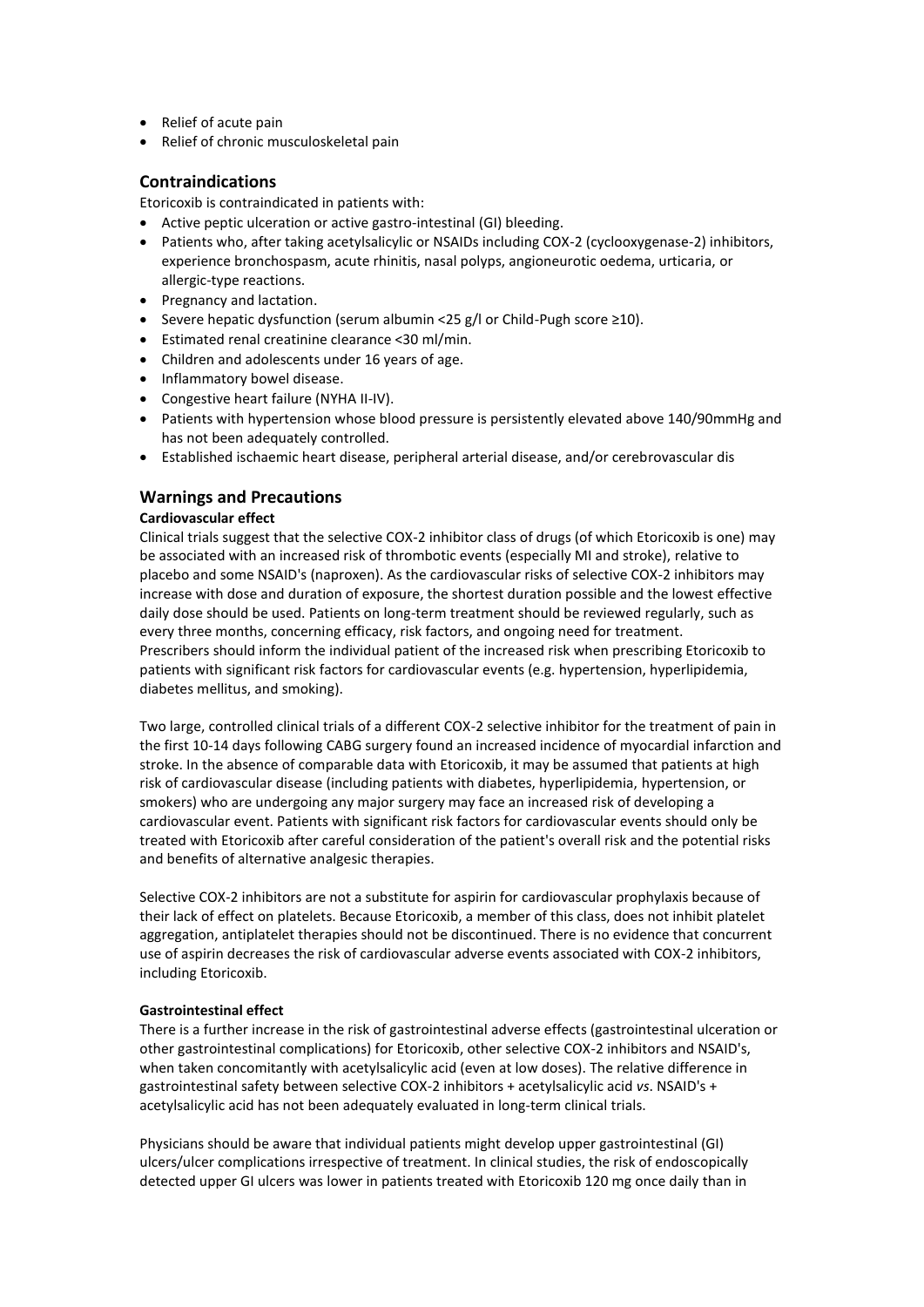patients treated with non-selective NSAID's. While the risk of endoscopically detected ulcers was low in patients treated with Etoricoxib 120 mg it was higher than in patients treated with placebo. Upper GI ulcers/ulcer complications have occurred in patients treated with Etoricoxib. These events can occur at any time during use and without warning symptoms. Independent of treatment, patients with a prior history of GI perforation, ulcers, and bleeding (PUB) and patients greater than 65 years of age are known to be at a higher risk for a PUB.

#### **Renal effects**

In patients with advanced renal disease, treatment with Etoricoxib is not recommended. Clinical experience in patients with estimated creatinine clearance of <30 ml/min is very limited. If therapy with Etoricoxib must be initiated in such patients, close monitoring of the patient's renal function is advisable.

Long-term administration of NSAID's has resulted in renal papillary necrosis and other renal injury. Renal prostaglandins may play a compensatory role in the maintenance of renal perfusion. Therefore, under conditions of compromised renal perfusion, administration of Etoricoxib may cause a reduction in prostaglandin formation and, secondarily, in renal blood flow, and thereby impair renal function. Patients at greatest risk of this response are those with pre-existing significantly impaired renal function, uncompensated heart failure, or cirrhosis. Monitoring of renal function in such patients should be considered. As with other drugs known to inhibit prostaglandin synthesis, discontinuation of therapy with Etoricoxib would be expected to be followed by recovery to the pre-treatment state.

#### **Fluid retention, edema, and hypertension**

Caution should be used when initiating treatment with Etoricoxib in patients with considerable dehydration. It is advisable to rehydrate patients prior to starting therapy with Etoricoxib. As with other drugs known to inhibit prostaglandin synthesis, fluid retention, edema, and hypertension have been observed in some patients taking Etoricoxib. The possibility of exacerbating fluid retention, edema, or hypertension should be taken into consideration when Etoricoxib is used in patients with pre-existing edema, hypertension, or heart failure. Close monitoring is essential.

All patients prescribed Etoricoxib should have their blood pressure monitored regularly while taking this medication. Etoricoxib should be stopped if the patient's blood pressure is persistently raised.

#### **Hepatic effects**

Elevations of alanine aminotransferase (ALT) and/or aspartate aminotransferase (AST) (approximately three or more times the upper limit of normal) have been reported in approximately 1% of patients in clinical trials treated for up to one year with Etoricoxib 60 and 90 mg daily. In active comparator portions of clinical trials, the incidence of elevated AST and/or ALT in patients treated with Etoricoxib 60 and 90 mg daily was similar to that of patients treated with naproxen, but notably less than the incidence in the diclofenac group. These elevations resolved in patients treated with Etoricoxib, with approximately half resolving while patients remained on therapy.

A patient with symptoms and/or signs suggesting liver dysfunction, or in whom an abnormal liver function test has occurred, should be evaluated for persistently abnormal liver function tests. If persistently abnormal liver function tests (three times the upper limit of normal) are detected, Etoricoxib should be discontinued.

Etoricoxib should be used with caution in patients who have previously experienced acute asthmatic attacks, urticaria, or rhinitis, which were precipitated by salicylates or non-selective cyclooxygenase inhibitors. Since the pathophysiology of these reactions is unknown, physicians should weigh the potential benefits of prescribing Etoricoxib versus the potential risks.

When using Etoricoxib in the elderly and in patients with renal, hepatic, or cardiac dysfunction, medically appropriate supervision should be maintained. If these patients deteriorate during treatment, appropriate measures should be taken, including discontinuation of therapy.

Serious skin reactions, some of them fatal, including exfoliative dermatitis, Stevens-Johnson syndrome, and toxic epidermal necrolysis, have been reported very rarely in association with the use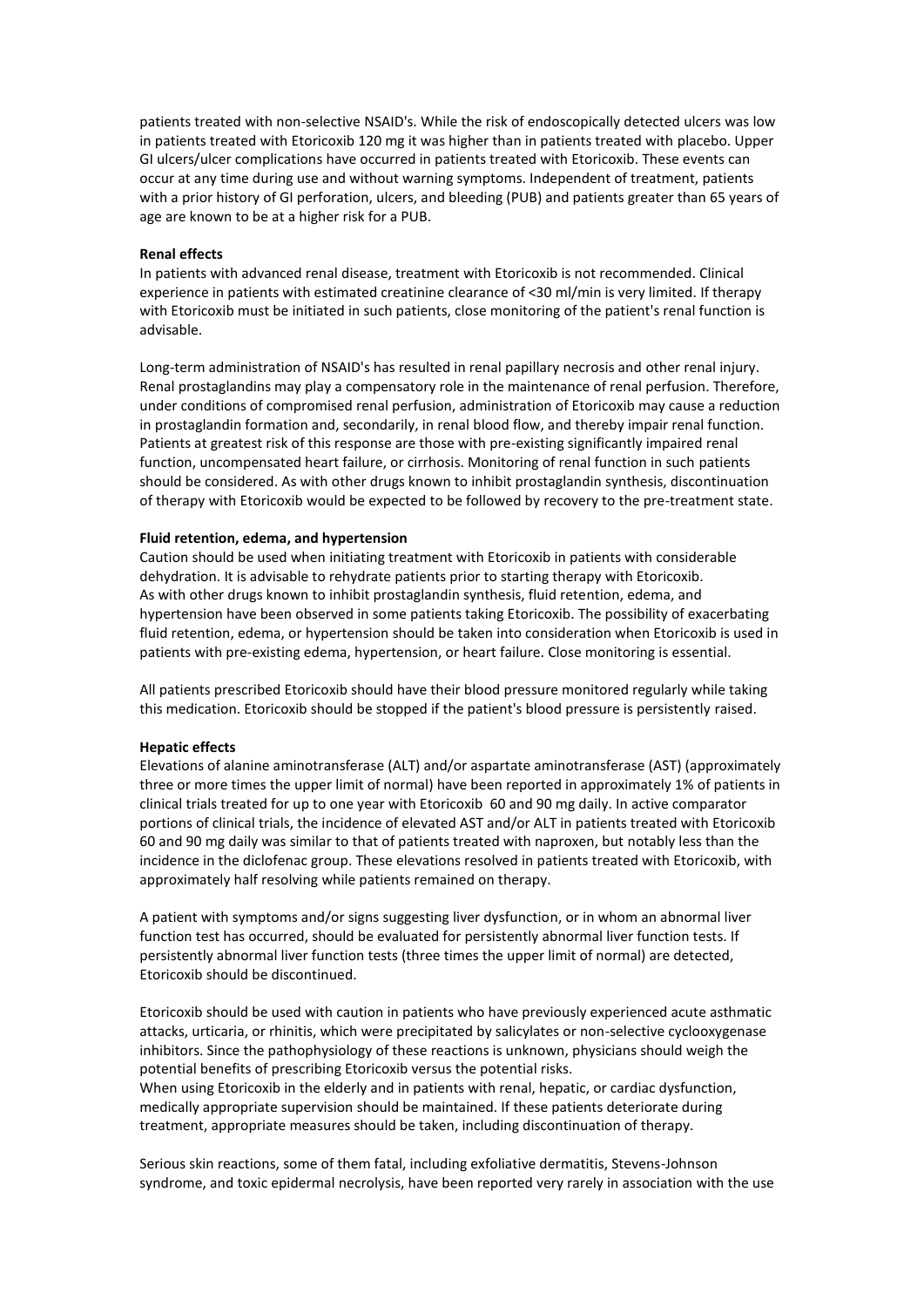of NSAID's and some selective COX-2 inhibitors during post-marketing surveillance. These serious events may occur without warning. Patients appear to be at highest risk for these reactions early in the course of therapy: the onset of the reaction occurring in the majority of cases within the first month of treatment. Serious hypersensitivity reactions (such as anaphylaxis and angioedema) have been reported in patients receiving Etoricoxib. Some selective COX-2 inhibitors have been associated with an increased risk of skin reactions in patients with a history of any drug allergy. Etoricoxib should be discontinued at the first appearance of skin rash, mucosal lesions, or any other sign of hypersensitivity.

Etoricoxib may mask fever, which is a sign of infection. The physician should be aware of this when using Etoricoxib in patients being treated for infection.

# **Pregnancy**

# *Category D*

There is positive evidence of human fetal risk based on adverse reaction data from investigational or marketing experience or studies in humans, but potential benefits may warrant use of the drug in pregnant women despite potential risks.

#### **Nursing Mothers**

It is unknown whether this drug is excreted in human milk. Because many drugs are excreted in human milk and because of the possible adverse effects of drugs that inhibit prostaglandin synthesis on nursing infants, a decision should be made whether to discontinue nursing or to discontinue the drug, taking into account the importance of the drug to the mother.

#### **Paediatric Use**

Safety and effectiveness of Etoricoxib in paediatric patients have not been established.

#### **Elderly Use**

Pharmacokinetics in the elderly (65 years of age and older) are similar to those in the young. In clinical studies, no overall differences in safety or effectiveness were observed between elderly and younger patients.

# **Adverse Reactions**

The following drug-related adverse experiences were reported in clinical studies in patients with OA, RA, or chronic low back pain treated for up to 12 weeks. These occurred in ≥1% of patients treated with Etoricoxib and at an incidence greater than placebo: asthenia/fatigue, dizziness, lower extremity edema, hypertension, dyspepsia, heartburn, nausea, headache, ALT increased, AST increased. The adverse experience profile was similar in patients with OA or RA treated with Etoricoxib for one year or longer.

# **Post-marketing Experience**

The following adverse reactions have been reported in post-marketing experience: *Immune system disorders*: hypersensitivity reactions, anaphylactic/anaphylactoid reactions including shock.

*Psychiatric disorders:* anxiety, insomnia, confusion, hallucinations

*Nervous system disorders*: dysgeusia, somnolence

*Cardiac disorders:* congestive heart failure

*Vascular disorders:* hypertensive crisis

*Respiratory, thoracic and mediastinal disorders:* bronchospasm

*Gastrointestinal disorders:* abdominal pain, oral ulcers, peptic ulcers including perforation and bleeding (mainly in elderly patients), vomiting, diarrhea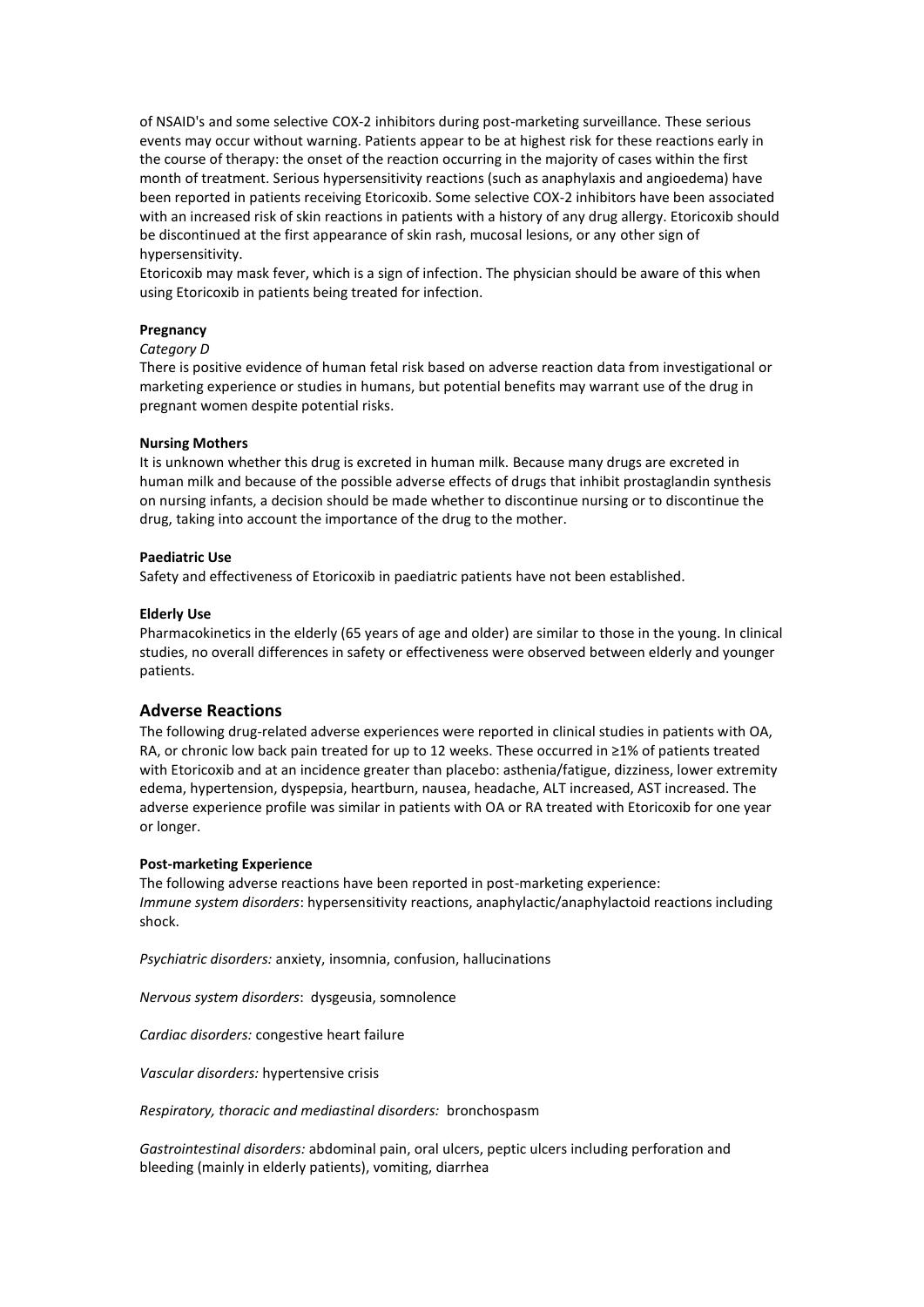### *Hepatobiliary disorders*: hepatitis

*Skin and subcutaneous tissue disorders*: angioedema, rash, Stevens-Johnson syndrome pruritus, urticaria.

*Renal and urinary disorders:* renal insufficiency, including renal failure, usually reversible upon discontinuation of therapy

# **Drug Interactions**

# *Warfarin*

In subjects stabilized on chronic warfarin therapy, the administration of Etoricoxib 120 mg daily was associated with an approximate 13% increase in prothrombin time International Normalized Ratio (INR). Standard monitoring of INR values should be conducted when therapy with Etoricoxib is initiated or changed, particularly in the first few days, in patients receiving warfarin or similar agents.

# *Rifampin*

Co-administration of Etoricoxib with Rifampin, a potent inducer of hepatic metabolism, produced a 65% decrease in Etoricoxib plasma area under the curve (AUC). This interaction should be considered when Etoricoxib is co-administered with Rifampin.

# *Methotrexate*

Two studies investigated the effects of Etoricoxib 60, 90 or 120 mg administered once daily for seven days in patients receiving once-weekly methotrexate doses of 7.5 to 20 mg for rheumatoid arthritis. Etoricoxib at 60 and 90 mg had no effect on methotrexate plasma concentrations (as measured by AUC) or renal clearance. In one study, Etoricoxib 120 mg had no effect on methotrexate plasma concentrations (as measured by AUC) or renal clearance. In the other study, Etoricoxib 120 mg increased methotrexate plasma concentrations by 28% (as measured by AUC) and reduced renal clearance of methotrexate by 13%. Monitoring for methotrexate-related toxicity should be considered when Etoricoxib at doses greater than 90 mg daily and methotrexate are administered concomitantly.

### *Diuretics*

Angiotensin Converting Enzyme (ACE) Inhibitors and Angiotensin II Antagonists (AIIAs): Reports suggest that NSAID's including selective COX-2 inhibitors may diminish the antihypertensive effect of diuretics, ACE inhibitors and AIIAs. This interaction should be given consideration in patients taking Etoricoxib concomitantly with these products.

In some patients with compromised renal function (e.g., elderly patients or patients who are volumedepleted, including those on diuretic therapy) who are being treated with non-steroidal antiinflammatory drugs, including selective COX-2 inhibitors, the co-administration of ACE inhibitors or AIIAs may result in a further deterioration of renal function, including possible renal failure. These effects are usually reversible. Therefore, the combination should be administered with caution, especially in the elderly.

# *Lithium*

Reports suggest that non-selective NSAID's and selective COX-2 inhibitors may increase plasma lithium levels. This interaction should be given consideration in patients taking Etoricoxib concomitantly with lithium.

### *Aspirin*

There is no evidence that concurrent use of aspirin decreases the risk of cardiovascular adverse events associated with COX-2 inhibitors, including Etoricoxib. However, concomitant administration of low-dose aspirin with Etoricoxib results in an increased rate of GI ulceration or other complications compared to use of Etoricoxib alone. At steady state, Etoricoxib 120 mg once daily had no effect on the anti-platelet activity of low-dose aspirin (81 mg once daily).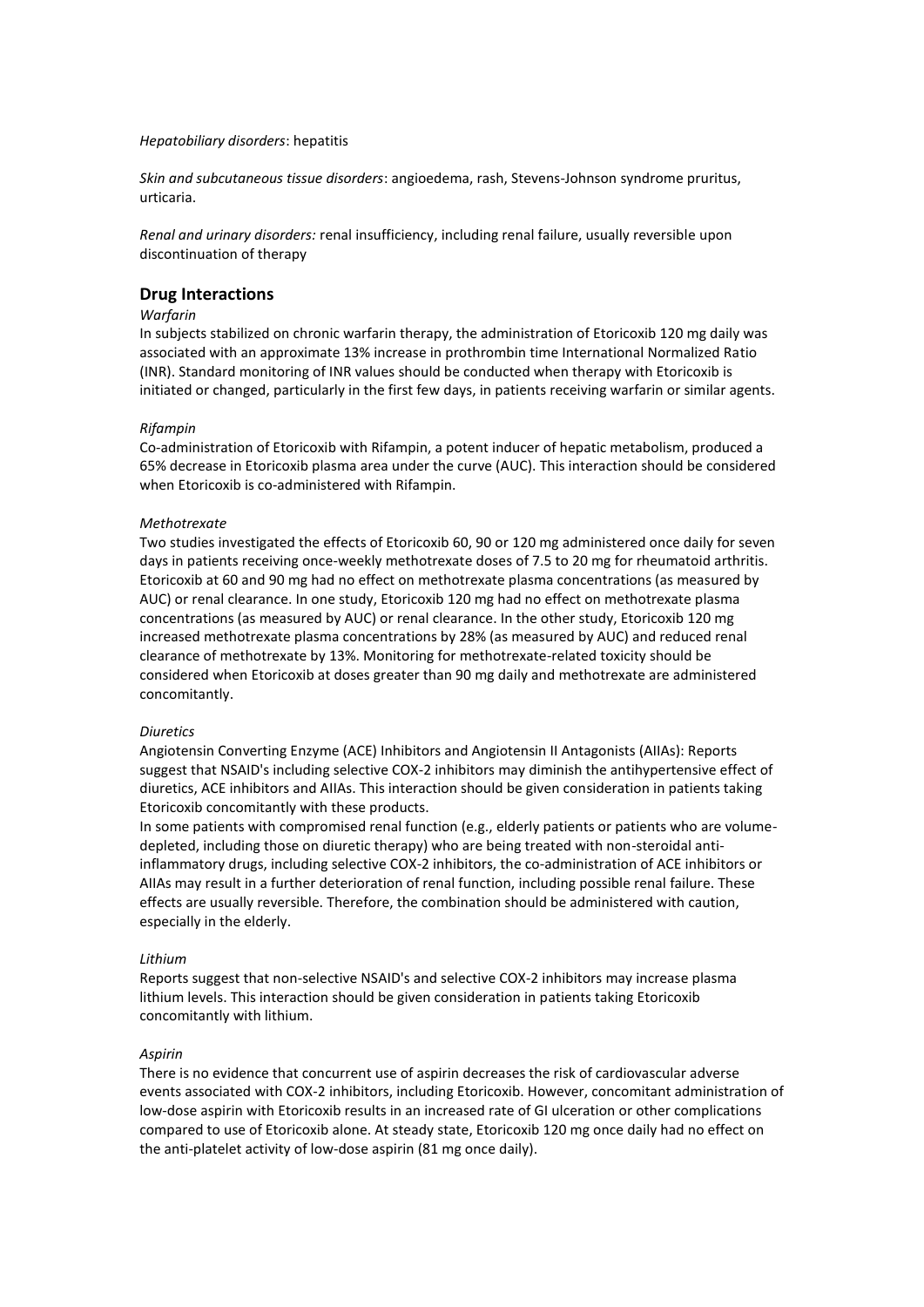### *Oral Contraceptives*

Etoricoxib 60 mg given concomitantly with an oral contraceptive containing 35mcg ethinyl estradiol (EE) and 0.5 to 1 mg norethindrone for 21 days increased the steady state AUC0-24 hr of EE by 37%. Etoricoxib 120 mg either given with the same oral contraceptive, concomitantly or separated by 12 hours increased the steady state AUC0-24 hr of EE by 50 to 60%. This increase in EE concentration should be considered when selecting an appropriate oral contraceptive for use with Etoricoxib. An increase in EE exposure can increase the incidence of adverse events associated with oral contraceptives (e.g., venous thrombo-embolic events in women at risk).

#### *Hormone Replacement Therapy*

Administration of Etoricoxib 120 mg with hormone replacement therapy consisting of conjugated estrogens for 28 days increased the mean steady state AUC0-24 hr of unconjugated estrone (41%), equilin (76%), and 17-β-estradiol (22%). The effect of the recommended chronic doses of Etoricoxib (60 and 90 mg) has not been studied. The effects of Etoricoxib 120 mg on the exposure (AUC0-24 hr) to these estrogenic components were less than half of those observed when conjugated estrogens were administered alone and the dose was increased from 0.625 to 1.25 mg. The clinical significance of these increases is unknown, and higher doses of conjugated estrogens were not studied in combination with Etoricoxib. These increases in estrogenic concentration should be taken into consideration when selecting post-menopausal hormone therapy for use with Etoricoxib

#### *Other*

In drug-interaction studies, Etoricoxib did not have clinically important effects on the pharmacokinetics of Prednisone/Prednisolone or digoxin. Antacids and ketoconazole (a potent inhibitor of CYP3A4) did not have clinically important effects on the pharmacokinetics of Etoricoxib.

# **Dosage and Administration**

Tericox is administered orally. Tericox may be taken with or without food.

### **Arthritis**

*Osteoarthritis*: The recommended dose is 60 mg once daily. *Rheumatoid Arthritis*: The recommended dose is 90 mg once daily. *Ankylosing Spondylitis*: The recommended dose is 90 mg once daily *Acute Gouty Arthritis*: The recommended dose is 120 mg once daily. Tericox 120 mg should be used only for the acute symptomatic period, limited to a maximum of 8 days treatment.

#### **Analgesia**

*Acute Pain:* The recommended dose is 120 mg once daily. Tericox 120 mg should be used only for the acute symptomatic period, limited to a maximum of 8 days treatment. Chronic Musculoskeletal Pain: The recommended dose is 60 mg once daily.

Doses greater than those recommended for each indication have either not demonstrated additional efficacy or have not been studied. Therefore:

The dose for OA should not exceed 60 mg daily.

The dose for RA should not exceed 90 mg daily.

The dose for ankylosing spondylitis should not exceed 90 mg daily.

The dose for acute gout should not exceed 120 mg daily.

The dose for acute pain should not exceed 120 mg daily.

The dose for chronic pain should not exceed 60 mg daily.

As the cardiovascular risks of selective COX-2 inhibitors may increase with dose and duration of exposure, the shortest duration possible and the lowest effective daily dose should be used. Patients on long-term treatment should be reviewed regularly, such as every three months, concerning efficacy, risk factors, and ongoing need for treatment.

### **Elderly, Gender, Race**